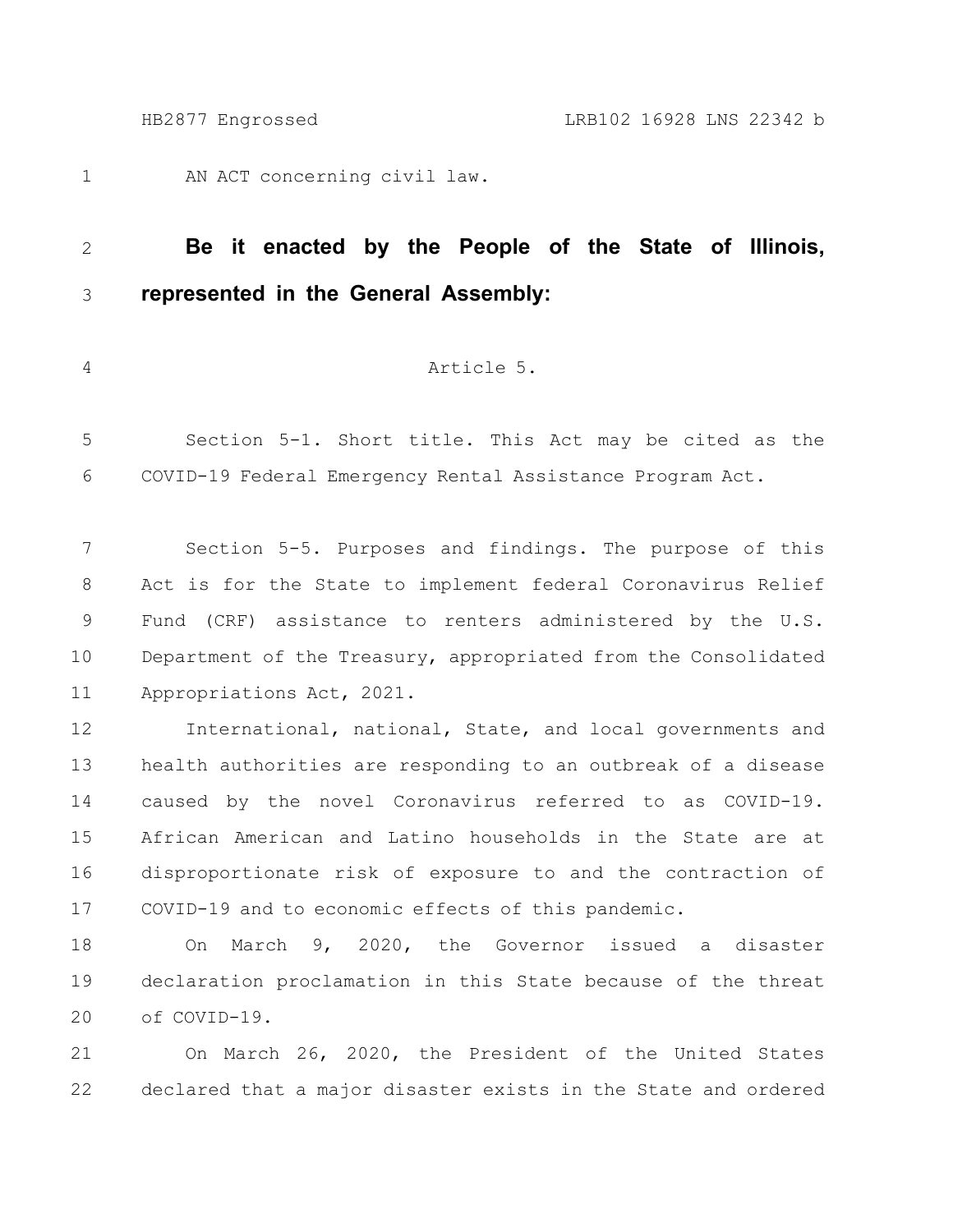HB2877 Engrossed - 2 - LRB102 16928 LNS 22342 b

Federal assistance to supplement State, tribal, and local recovery efforts in the areas affected by the COVID-19 pandemic beginning on January 20, 2020 and continuing. 1 2 3

Unpaid rent, late fees, and court costs are currently accruing against residential tenants and will be demanded by landlords after the expiration of the emergency period. 4 5 6

To reduce the rental arrears throughout this State, all eligible residential landlords and tenants alike shall avail themselves of the Emergency Rental Assistance Program. 7 8 9

The State deems it necessary to protect public health, life, and property during this declared state of emergency by protecting residential tenants, homeowners, and housing providers from certain evictions and other hardships during this public health and economic crisis. 10 11 12 13 14

Section 5-10. Definitions. As used in this Act: 15

"Administering State agency" means any agency or department of the State that is eligible to receive a direct federal allocation of federal Emergency Rental Assistance funds that will disburse funds and administer all or a portion of the Federal Emergency Rental Assistance Program. 16 17 18 19 20

"Applicant" or "program applicant" means any person or entity who is a residential tenant or lessee or landlord or lessor that has submitted an application, individually or jointly, to receive federal Emergency Rental Assistance funds. "Eligible household" has the same meaning as used by the 21 22 23 24 25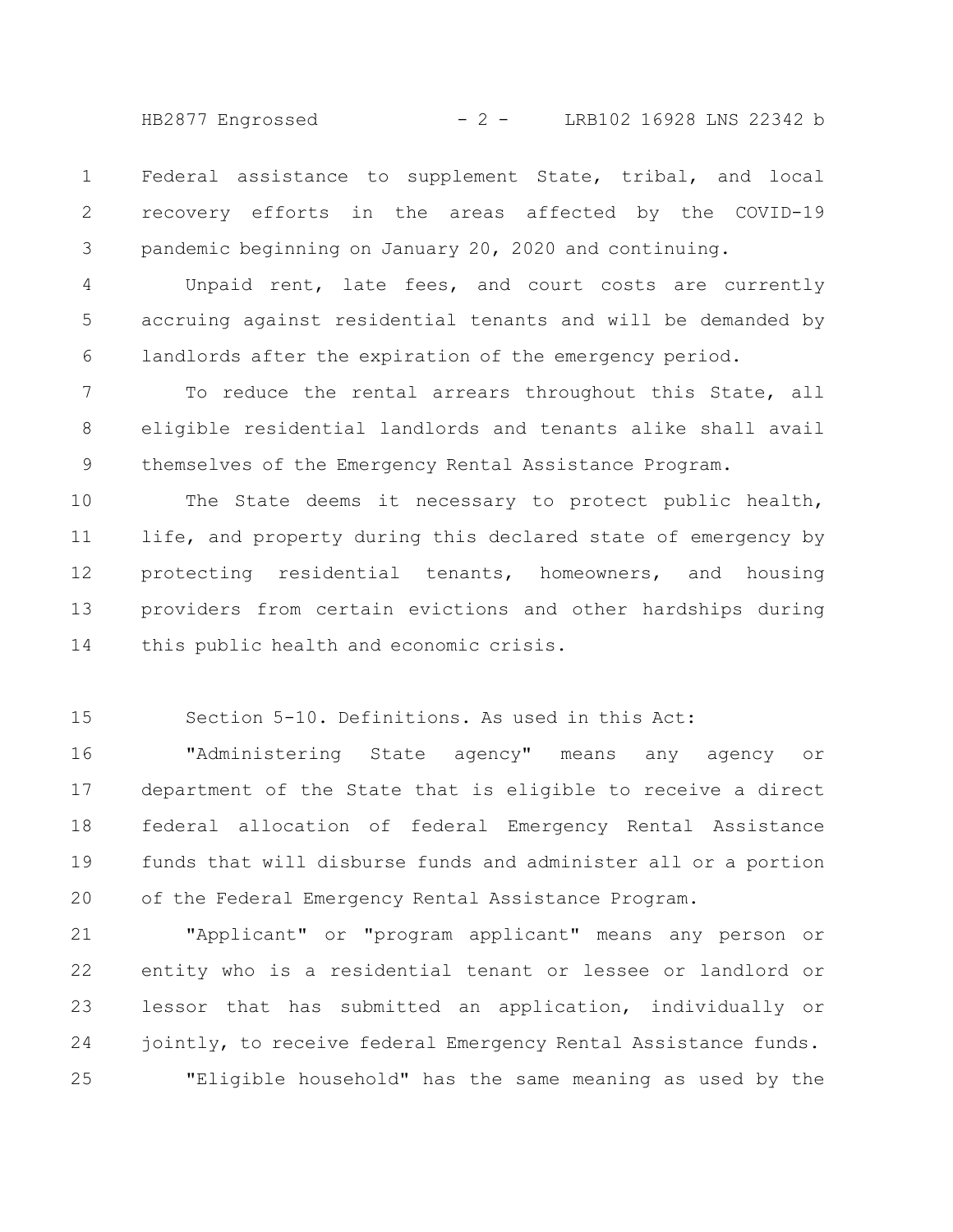federal law enacting the federal Emergency Rental Assistance program. 1 2 HB2877 Engrossed - 3 - LRB102 16928 LNS 22342 b

"Program" means the federal Emergency Rental Assistance Program. 3 4

Section 5-15. Federal Emergency Rental Assistance program. (a) Any department or agency of the State eligible to receive a direct federal allocation and charged with disbursing allocated funds and administering the federal program shall do so in accordance with federal and State law. 5 6 7 8 9

(b) Consistent with federal law, any State agency administering this program shall create a process to provide rental assistance directly to eligible renters and to obviate or minimize the necessity of lessor or utility provider participation in submitting the application when the lessor or utility provider: (i) refuses to accept a direct payment; or (ii) fails to cooperate with an application for assistance. The administering State agency shall make payments to a lessor or utility provider on behalf of an eligible household with a statement indicating which eligible household the payment is being made for, except that, if the lessor or utility provider does not agree to accept such a payment from the administering State agency after the administering State agency has made contact with the lessor or utility provider, then the administering State agency may make such payments directly to the eligible household for the purpose of the eligible 10 11 12 13 14 15 16 17 18 19 20 21 22 23 24 25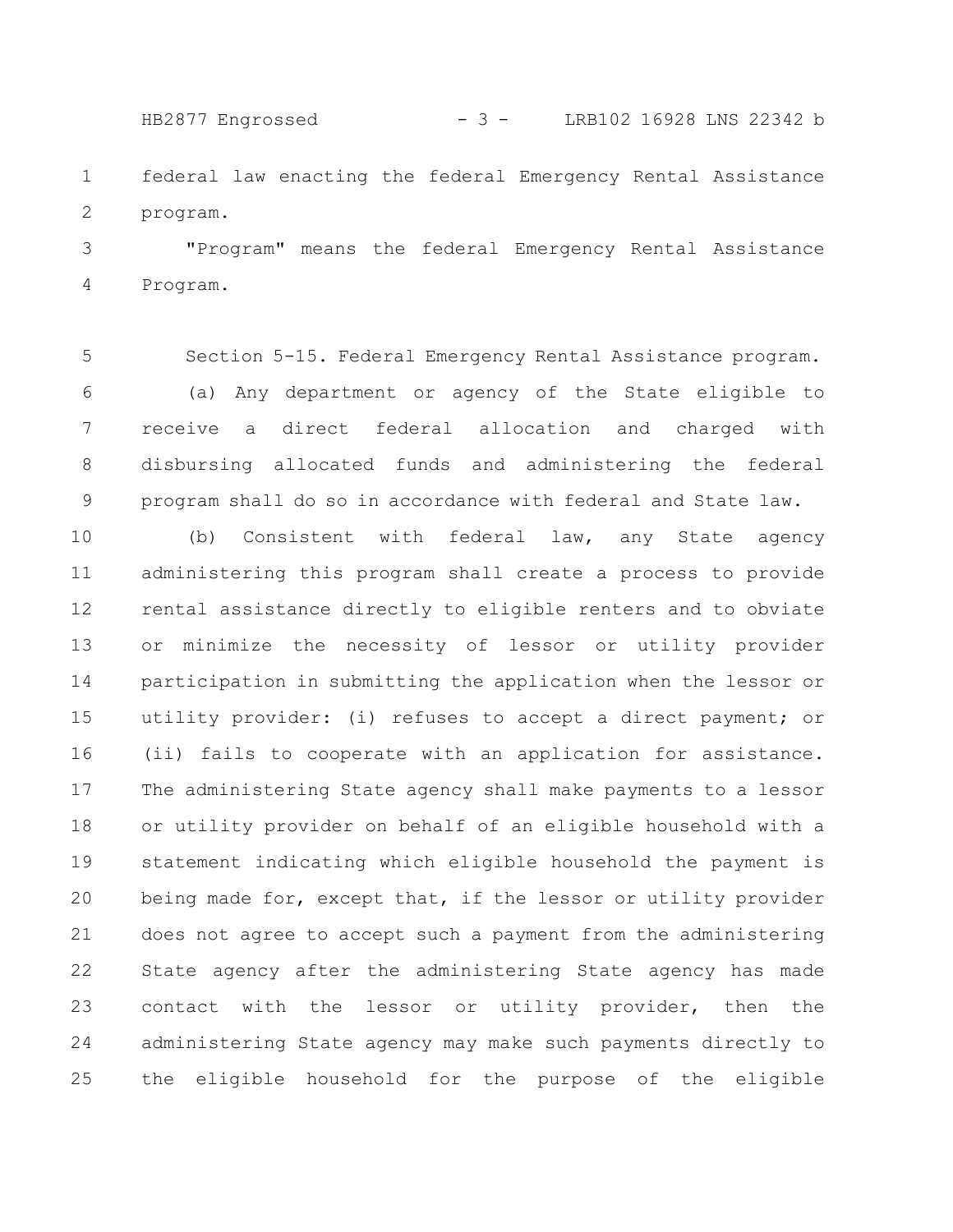HB2877 Engrossed - 4 - LRB102 16928 LNS 22342 b

household making payments to the lessor or utility provider. Notwithstanding the foregoing, nothing in this Act shall be construed to require a lessor or utility provider to accept funds from the program, whether paid directly by the administering State agency or by the eligible household. 1 2 3 4 5

(c) Consistent with federal law, any State agency administering this program shall provide rental assistance in an amount based on stated need rather than on a flat or fixed amount. An eligible household's stated need may include, but is not limited to, the amount of arrears owed to a lessor, utility provider, or both, or future rental payments based on monthly rent. 6 7 8 9 10 11 12

(d) Consistent with federal law, nothing in this Act shall be construed as precluding any administering State agency from capping or setting a limit on the amount of emergency rental payments made on behalf of any single household. The administering State agency may adopt additional eligibility criteria, application procedures, and program rules necessary to administer the program in conformity with the priorities and public policies expressed within this Act and federal law, as it may be amended. 13 14 15 16 17 18 19 20 21

(e) Consistent with federal law prohibiting duplicative payments from other federal programs, an administering State agency shall not disqualify an eligible household from the program based on previous application for or receipt of other similar federal assistance for periods that are different than 22 23 24 25 26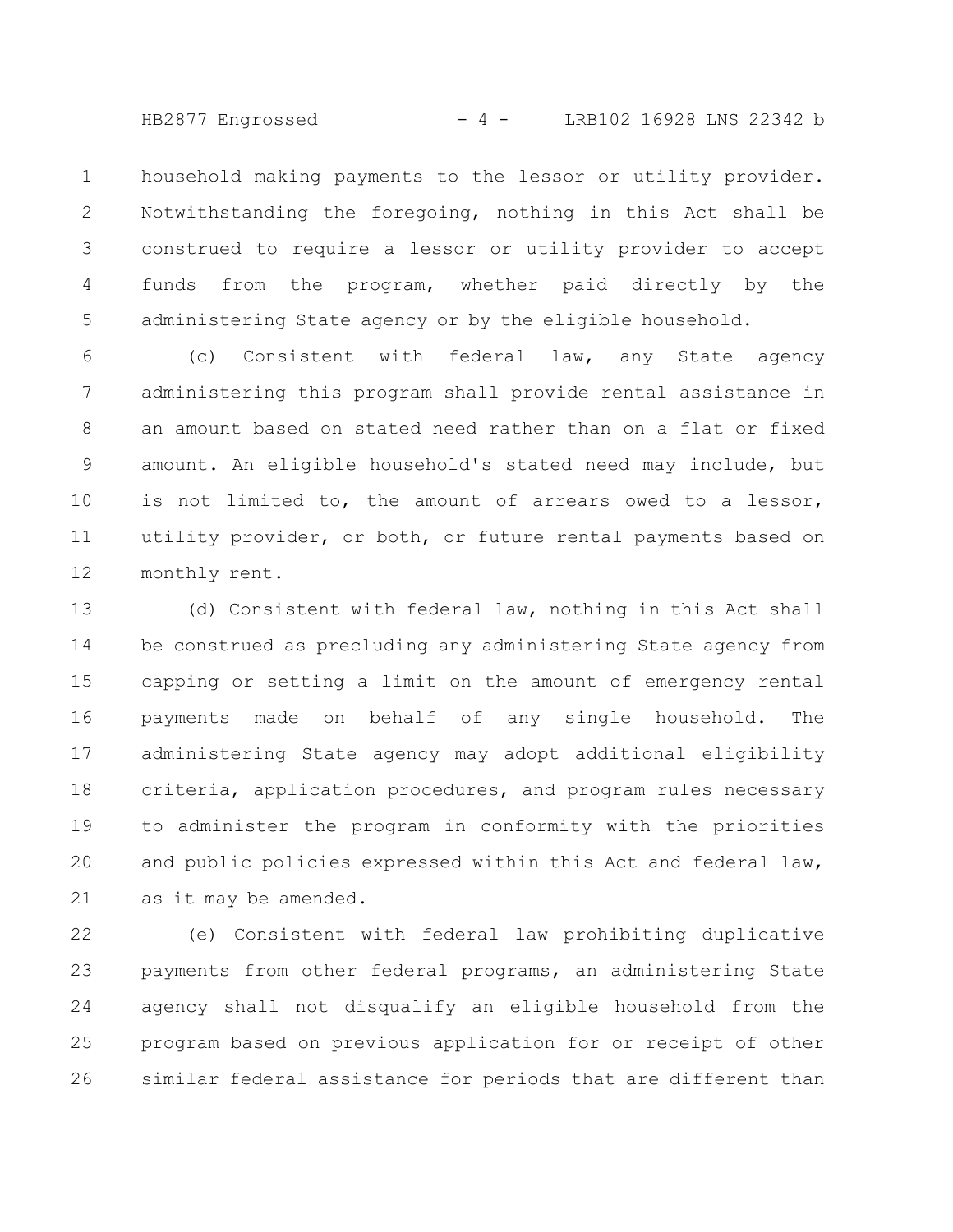HB2877 Engrossed - 5 - LRB102 16928 LNS 22342 b

that for which the program assistance is being provided under this Act. 1 2

(f) Unless necessary to comply with applicable federal or State law, the administering State agency shall not, for purposes of determining program eligibility, require a fully executed written lease or any type of documentation relating to any household member's immigration status. The administering State agency may accept a demand for rent letter, ledger or statement containing the outstanding balance, termination notice, or other alternative form of documentation containing or showing the amount of rental or utility arrears owed. 3 4 5 6 7 8 9 10 11 12

Section 5-20. Accessibility and transparency. 13

(a) In addition to federal requirements, the administering State agency shall make publicly accessible by publishing on its website any important program information, including, but not limited to, the following: 14 15 16 17

(1) program application forms for households and lessors, including any joint program application forms; 18 19

20

(2) program eligibility requirements;

(3) the administering State agency's procedures and processes for administering the program; 21 22

(4) the administering State agency's procedures and communication methods for notifying program applicants of defective applications due to incompletion, errors, 23 24 25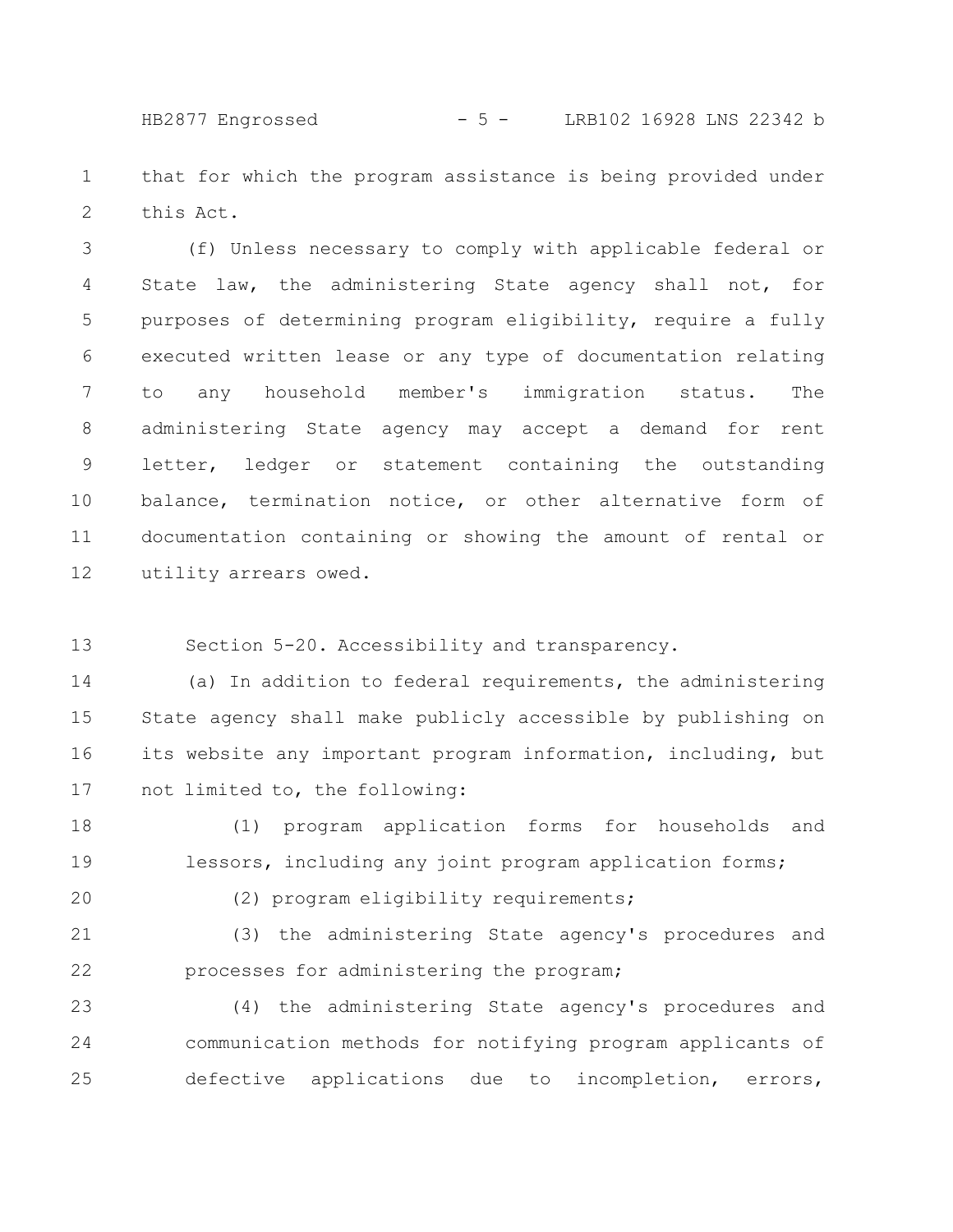HB2877 Engrossed - 6 - LRB102 16928 LNS 22342 b

missing information, or any other impediment;

1

(5) the administering State agency's procedures and methods for applicants to remedy defective applications due to incompletion, errors, missing information, or any other impediment; and 2 3 4 5

(6) any other important program information critical to applicants, including renters and lessors relating to the application requirements and process, eligibility determination, and disbursement of payment. 6 7 8 9

(b) The administering State agency shall ensure that important program information, including the application and all marketing materials, is language accessible by publishing to its website the same in both English and Spanish. 10 11 12 13

Section 5-25. Process for further prioritizing applicants for financial assistance and housing stability services. In addition to federal program eligibility and prioritization requirements, the administering State agency shall make best efforts to give further prioritization to an eligible household: (i) located within a disproportionately impacted area based on positive COVID-19 cases; (ii) that has a documented history of housing instability or homelessness; or (iii) that has a significant amount of rental arrears. 14 15 16 17 18 19 20 21 22

Section 5-30. Required notifications and correspondence. The administering State agency shall ensure it communicates 23 24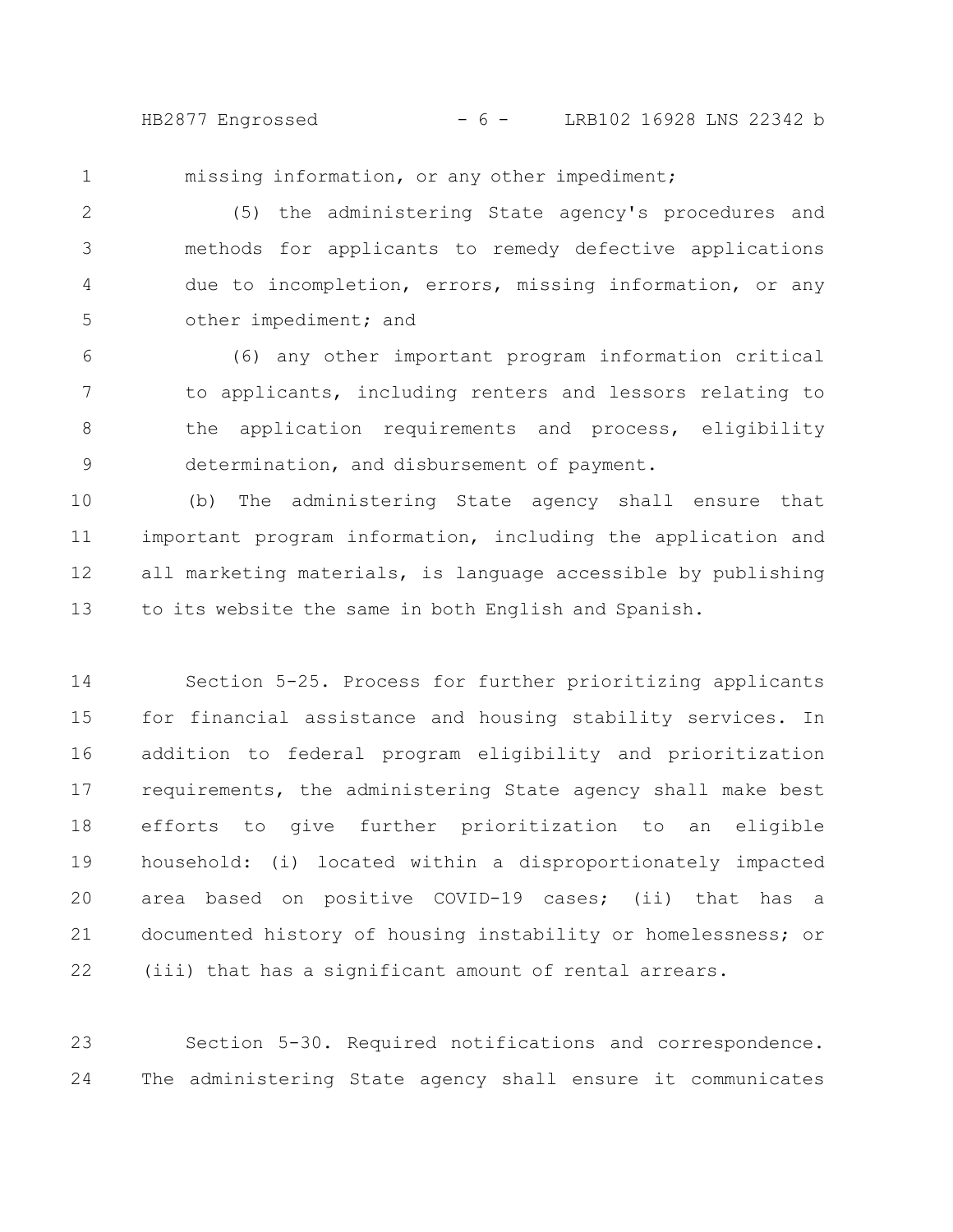HB2877 Engrossed - 7 - LRB102 16928 LNS 22342 b

clearly with an applicant about the application determination process, including acceptance, status of a pending application, and any reason for denying an application. 1 2 3

(1) The administering State agency shall provide notice to an applicant upon finding that a submitted application is defective or should otherwise be considered ineligible, denied, or rejected. 4 5 6 7

(2) The notice from the administering State agency shall explain the reason why an applicant's submitted application is defective or should otherwise be considered ineligible, denied, or rejected. 8 9 10 11

(3) The notice shall contain the necessary information, process, accepted method, and deadline for the applicant to remedy any defective or deficient application, provided that remedy is possible. 12 13 14 15

(4) All notice and correspondence required to be provided by the administering State agency shall be given promptly and without unnecessary delay to any applicant. 16 17 18

## Article 10.

Section 10-5. The Code of Civil Procedure is amended by changing Section 9-121 and by adding Sections 9-121.5, 9-122, 15-1513, and 15-1514 as follows: 20 21 22

(735 ILCS 5/9-121) 23

19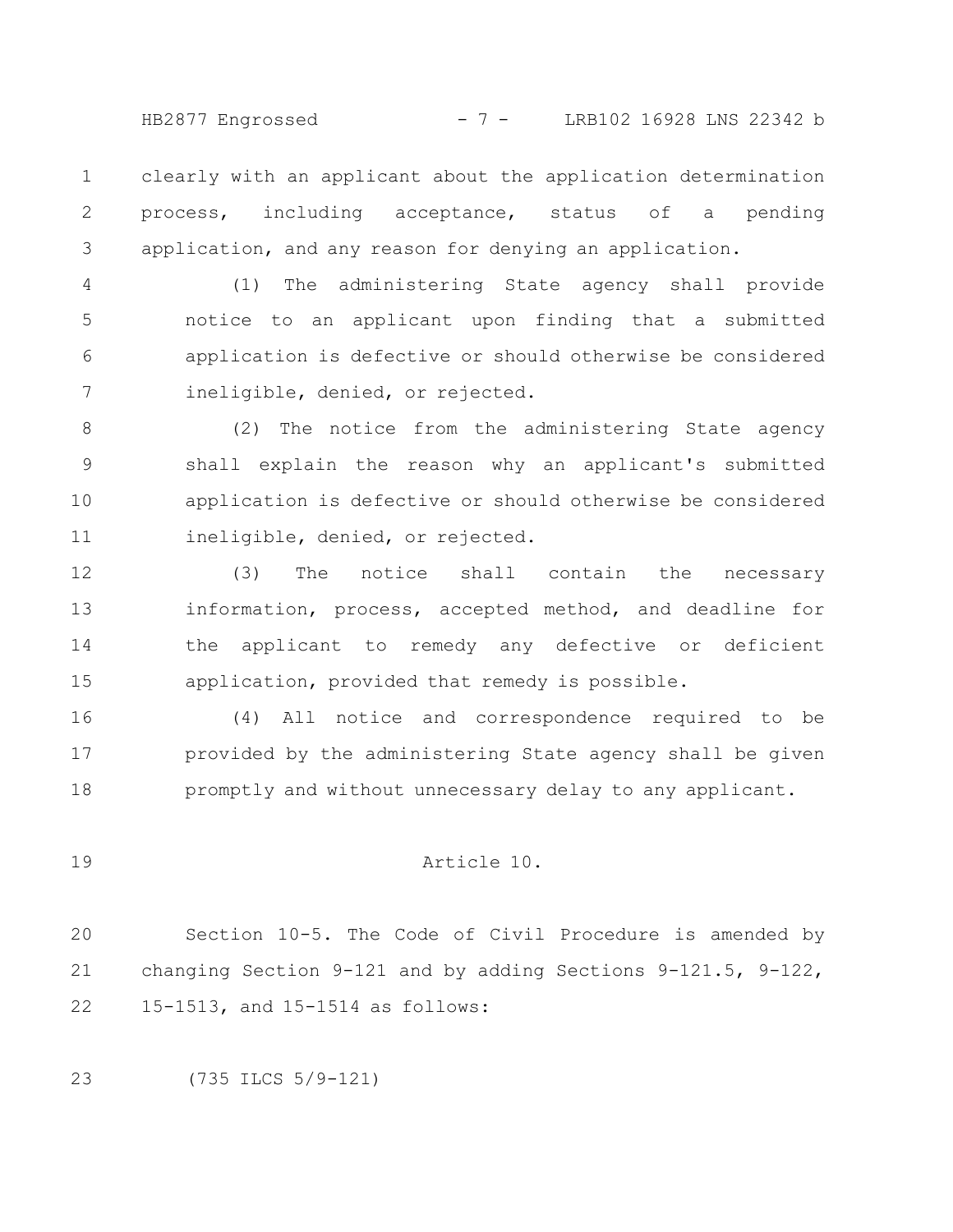HB2877 Engrossed - 8 - LRB102 16928 LNS 22342 b

1

Sec. 9-121. Sealing of court file.

(a) Definition. As used in this Section, "court file" means the court file created when an eviction action is filed with the court. 2 3 4

(b) Discretionary sealing of court file. The court may order that a court file in an eviction action be placed under seal if the court finds that the plaintiff's action is sufficiently without a basis in fact or law, which may include a lack of jurisdiction, that placing the court file under seal is clearly in the interests of justice, and that those interests are not outweighed by the public's interest in knowing about the record. 5 6 7 8 9 10 11 12

(c) Mandatory sealing of court file. The court file relating to an eviction action brought against a tenant under Section 9-207.5 of this Code or as set forth in subdivision (h)(6) of Section 15-1701 of this Code shall be placed under seal. 13 14 15 16 17

(d) This Section is operative on and after August 1, 2022. (Source: P.A. 100-173, eff. 1-1-18.) 18 19

(735 ILCS 5/9-121.5 new) Sec. 9-121.5. Sealing of court file. (a) As used in this Section, "court file" means the court file created when an eviction action is filed with the court. (b) The court shall order the sealing of any court file in a residential eviction action if: 20 21 22 23 24 25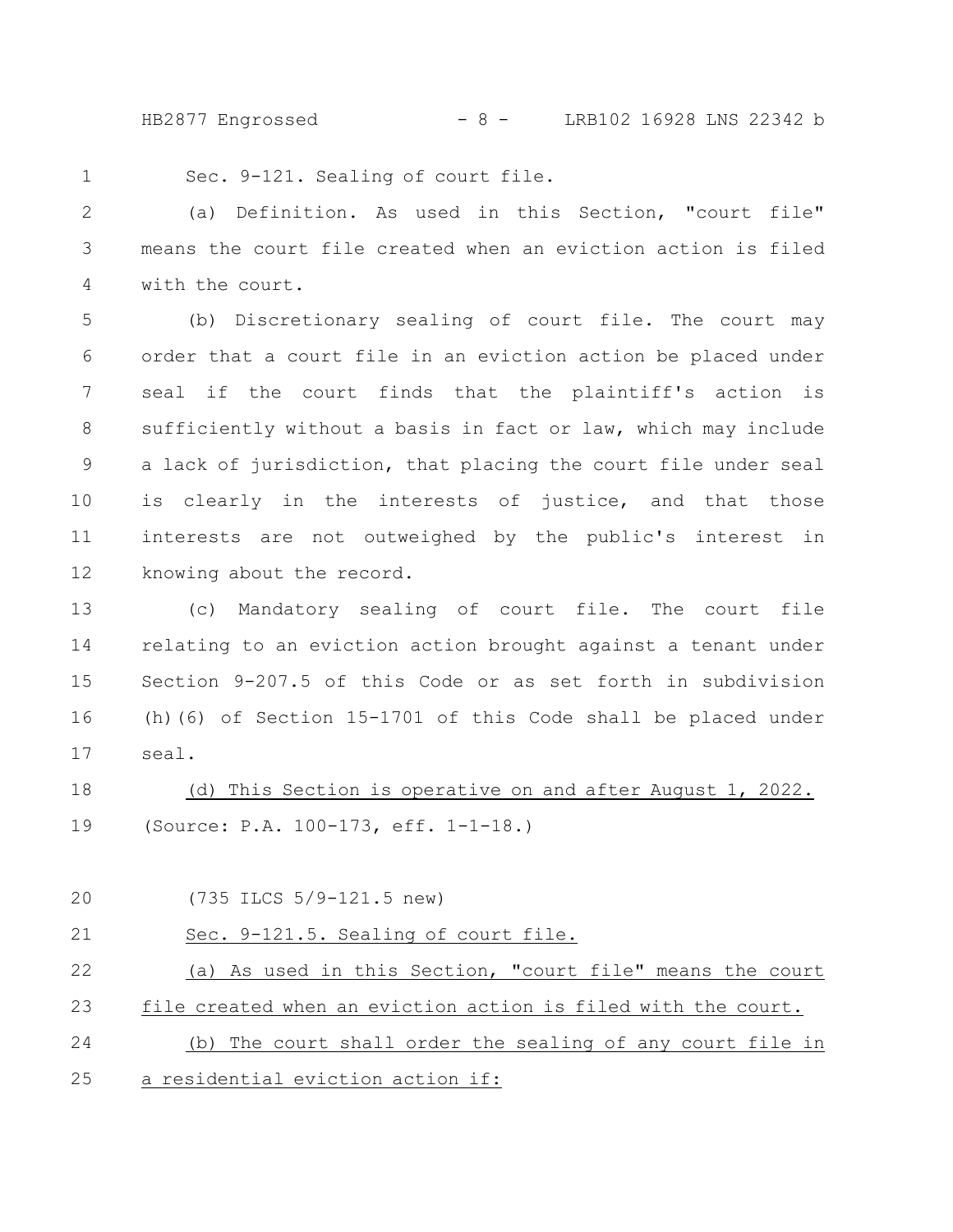## HB2877 Engrossed - 9 - LRB102 16928 LNS 22342 b

| $\mathbf 1$   | (1) the interests of justice in sealing the court file         |
|---------------|----------------------------------------------------------------|
| $\mathbf{2}$  | outweigh the public interest in maintaining a public           |
| 3             | record;                                                        |
| 4             | (2) the parties to the eviction action agree to seal           |
| 5             | the court file;                                                |
| 6             | (3) there was no material violation of the terms of            |
| 7             | the tenancy by the tenant; or                                  |
| 8             | (4) the case was dismissed with or without prejudice.          |
| $\mathcal{G}$ | The court file relating to an eviction action brought<br>(C)   |
| 10            | against a tenant under Section 9-207.5 of this Code or as set  |
| 11            | forth in subdivision (h) (6) of Section 15-1701 of this Code   |
| 12            | shall be placed under seal.                                    |
| 13            | (d) A sealed court file shall be made available only to the    |
| 14            | litigants in the case, their counsel or prospective counsel,   |
| 15            | and public employees responsible for processing the            |
| 16            | residential eviction action.                                   |
| 17            | (e) Upon motion and order of the court, a sealed court file    |
| 18            | made available for scholarly, educational,<br>be<br>may        |
| 19            | journalistic, or governmental purposes only, balancing the     |
| 20            | interests of the parties and the public in nondisclosure with  |
| 21            | the interests of the requesting party. Identifying information |
| 22            | of the parties shall remain sealed, unless the court           |
| 23            | determines that release of the information is necessary to     |
| 24            | fulfill the purpose of the request and the interests of        |
| 25            | justice so dictate. Nothing in this subsection shall permit    |
| 26            | the release of a sealed court file or the information          |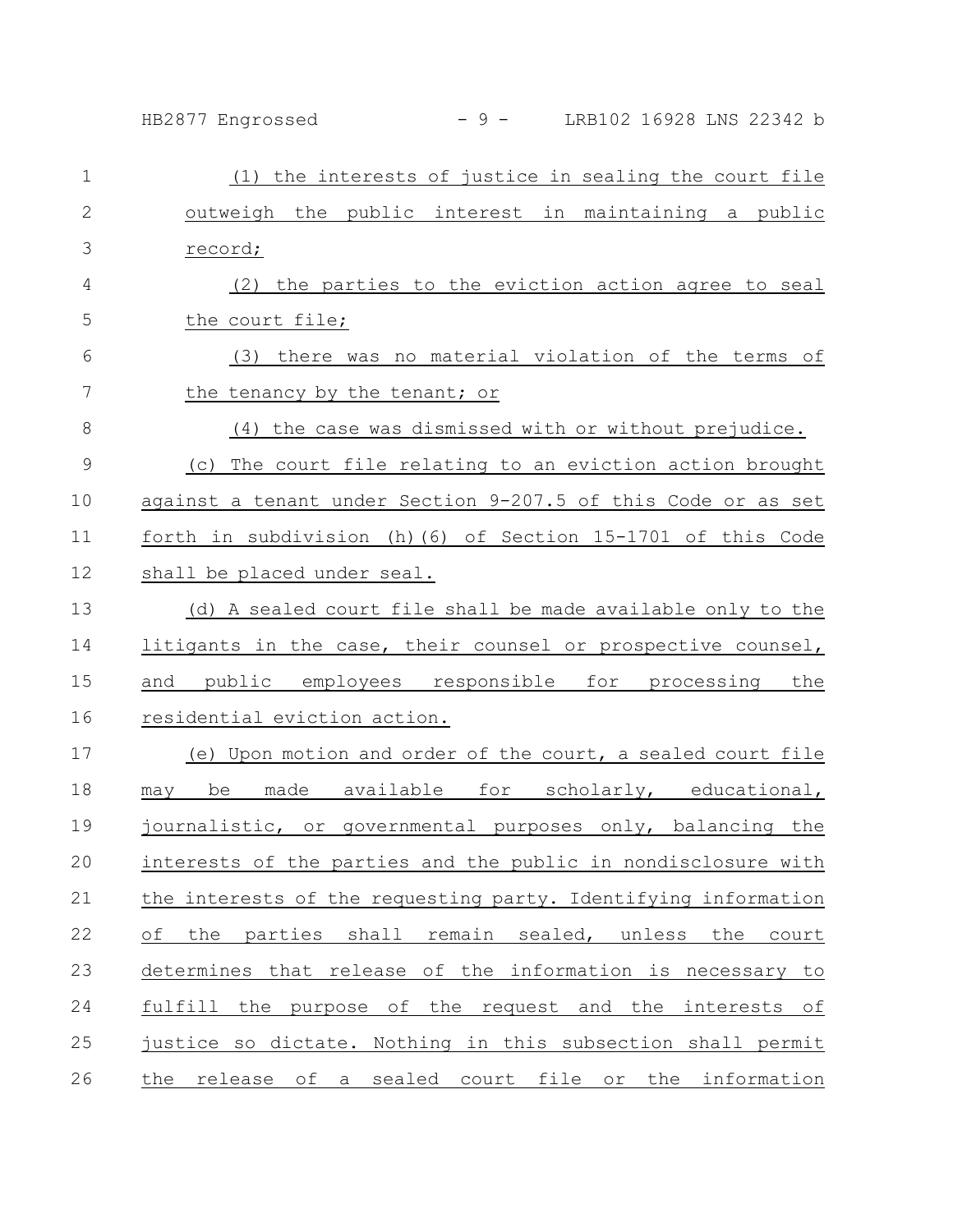HB2877 Engrossed - 10 - LRB102 16928 LNS 22342 b

contained therein for a commercial purpose. 1

(f) Except as provided in subsections (d) and (e), any person who disseminates a court file sealed under this Section, or the information contained therein, for commercial purposes shall be liable for a civil penalty of \$2,000, or twice the actual and consequential damages sustained, whichever is greater, as well as the costs of the action, including reasonable attorney's fees. 2 3 4 5 6 7 8

(g) The Attorney General may enforce a violation of this Section as an unlawful practice under the Consumer Fraud and Deceptive Business Practices Act. All remedies, penalties, and authority granted to the Attorney General by the Consumer Fraud and Deceptive Business Practices Act shall be available to him or her for the enforcement of this Section. 9 10 11 12 13 14

(h) Nothing in this Section prohibits a landlord from receiving a reference from a previous landlord of a prospective tenant. Nothing in this Section prohibits a landlord from providing a reference for a previous or current tenant to a prospective landlord of that tenant. 15 16 17 18 19

(i) This Section is repealed on August 1, 2022. 20

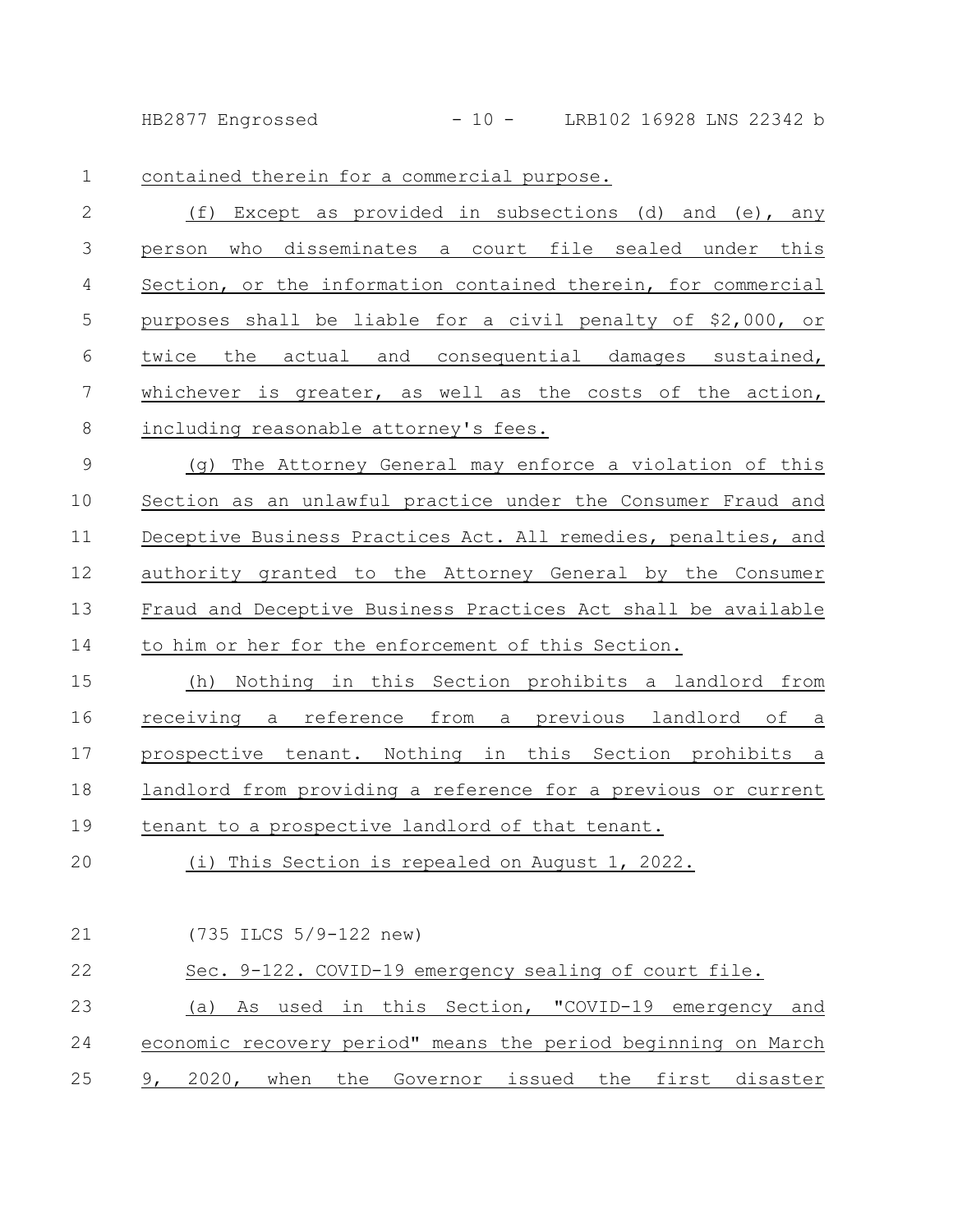HB2877 Engrossed - 11 - LRB102 16928 LNS 22342 b

proclamation for the State to address the circumstances related to COVID-19, and ending on March 31, 2022. (b) The court file shall be sealed upon the commencement of any residential eviction action during the COVID-19 emergency and economic recovery period. If a residential eviction action filed during the COVID-19 emergency and economic recovery period is pending on the effective date of this Act and is not sealed, the court shall order the sealing of the court file. In accordance with Section 9-121.5, no sealed court file, sealed under this Section, shall be disseminated. (c) If the court enters a judgment in favor of the landlord, the court may also enter an order to unseal the court file under this Section. A court shall order the court file to be unsealed if: (1) the action is not based in whole or in part on the nonpayment of rent during the COVID-19 emergency and economic recovery period; and (2) The requirements of subsection (b) or (c) of Section 9-121.5 have not been met. (d) Subsections (d) through (h) of Section 9-121.5 shall also be applicable and incorporated into this Section. (735 ILCS 5/15-1513 new) Sec. 15-1513. Temporary COVID-19 stay of judicial sales, 1 2 3 4 5 6 7 8 9 10 11 12 13 14 15 16 17 18 19 20 21 22 23 24

orders of possession. 25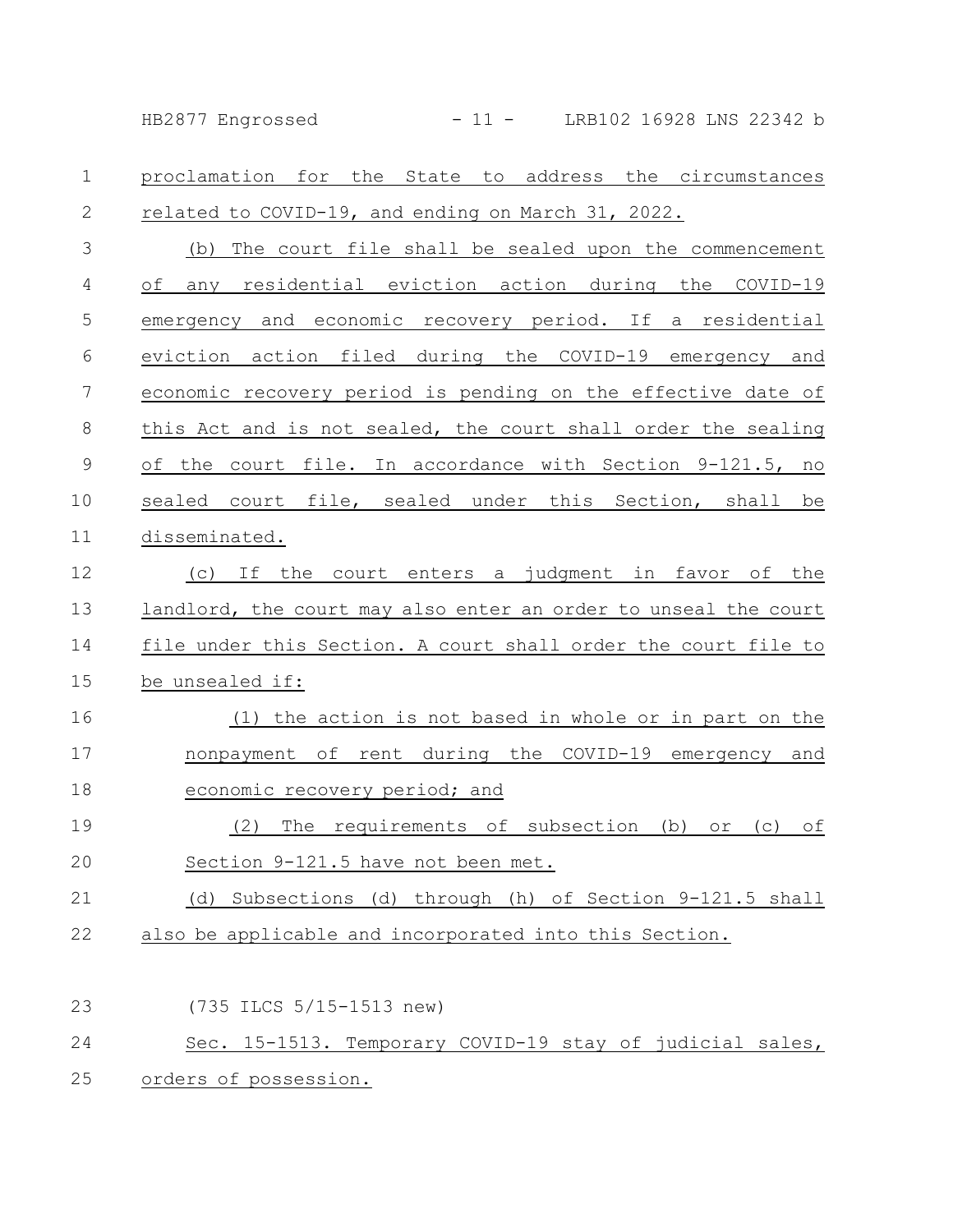HB2877 Engrossed - 12 - LRB102 16928 LNS 22342 b

| $\mathbf 1$     | Notwithstanding Section 15-1507, no judicial<br>(a)            |
|-----------------|----------------------------------------------------------------|
| $\mathbf{2}$    | foreclosure sale shall be held between the effective date of   |
| 3               | this Section and July 31, 2021. Any judicial foreclosure sale  |
| 4               | pending as of the effective date of this Section shall be      |
| 5               | cancelled and renoticed for a date after July 31, 2021.        |
| 6               | (b) Notwithstanding subsection (g) of Section 15-1508, no      |
| $7\phantom{.0}$ | order of possession pursuant to a confirmation of judicial     |
| 8               | foreclosure sale shall be entered by a court, placed with a    |
| $\mathcal{G}$   | sheriff for execution, or executed by a sheriff until a date   |
| 10              | after July 31, 2021.                                           |
| 11              | (c) This Section applies to any action to foreclose a          |
| 12              | mortgage relating to (i) residential real estate as defined in |
| 13              | Section 15-1219, and (ii) real estate improved with a dwelling |
| 14              | structure containing dwelling units for 6 or fewer families    |
| 15              | living independently of each other in which the mortgagor is a |
| 16              | natural person landlord renting the dwelling units, even if    |
| 17              | the mortgagor does not occupy any of the dwelling units as his |
| 18              | or her personal residence.                                     |

(735 ILCS 5/15-1514 new) 19

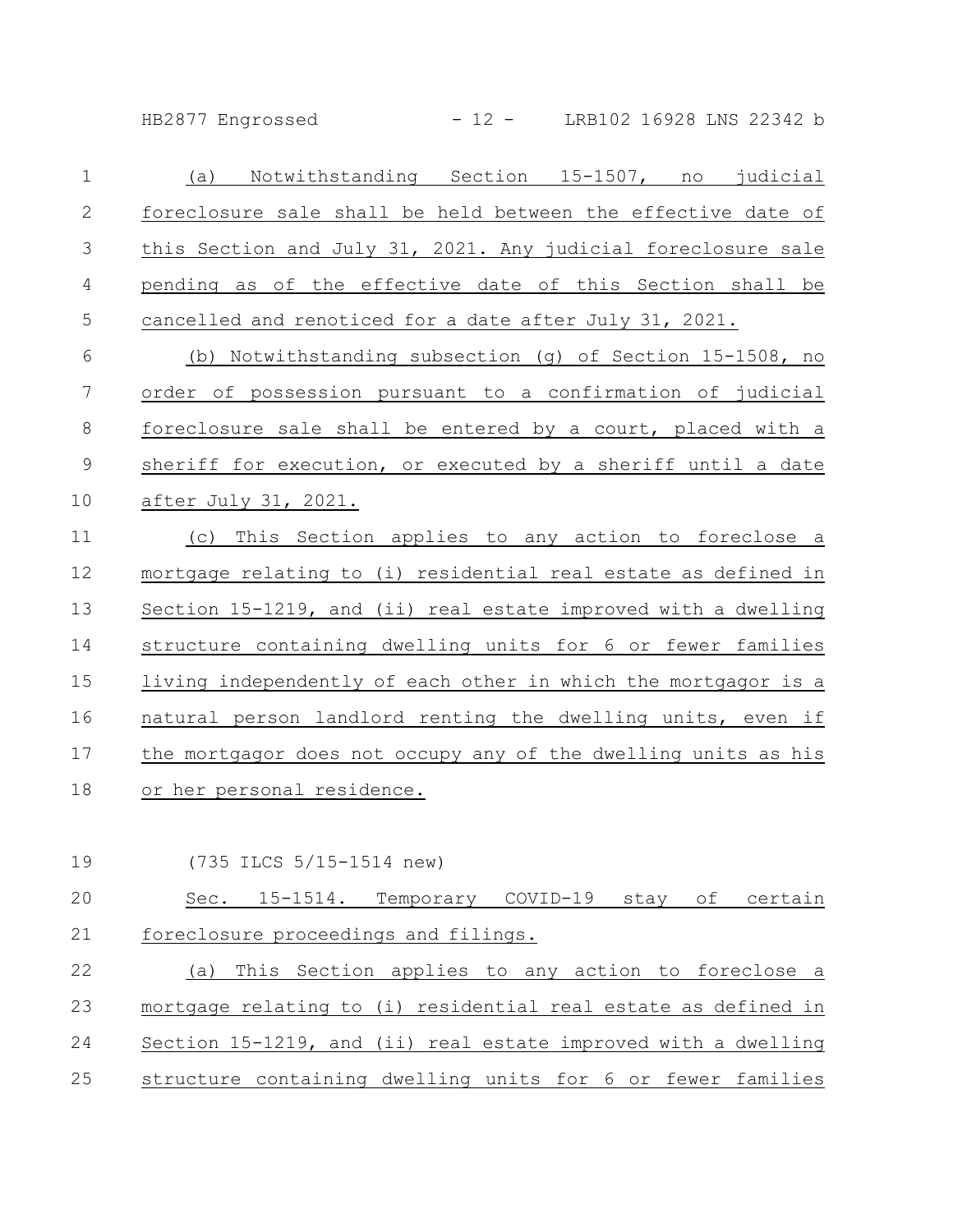HB2877 Engrossed - 13 - LRB102 16928 LNS 22342 b

living independently of each other in which the mortgagor is a natural person landlord renting the dwelling units, even if the mortgagor does not occupy any of the dwelling units as his or her personal residence. 1 2 3 4

(b) Any action to foreclose a mortgage pending on the effective date of this amendatory Act of the 102nd General Assembly, including actions filed on or before March 9, 2020, or commenced within 30 days of the effective date of this amendatory Act of the 102nd General Assembly, shall be stayed until May 1, 2021. 5 6 7 8 9 10

(c) No court shall accept for filing any action to foreclose a mortgage before May 1, 2021. 11 12

(d) All deadlines related to any pending foreclosure proceeding on the effective date of this Section, including the running of any redemption period, are tolled until May 1, 2021. 13 14 15 16

(e) If any clause, sentence, paragraph, subsection, or part of this Section shall be adjudged by any court of competent jurisdiction to be invalid and after exhaustion of all further judicial review, the judgment shall not affect, impair, or invalidate the remainder thereof, but shall be confined in its operation to the clause, sentence, paragraph, subsection, or part of this Section directly involved in the controversy in which the judgment shall have been rendered. 17 18 19 20 21 22 23 24

25

Section 10-15. The Consumer Fraud and Deceptive Business